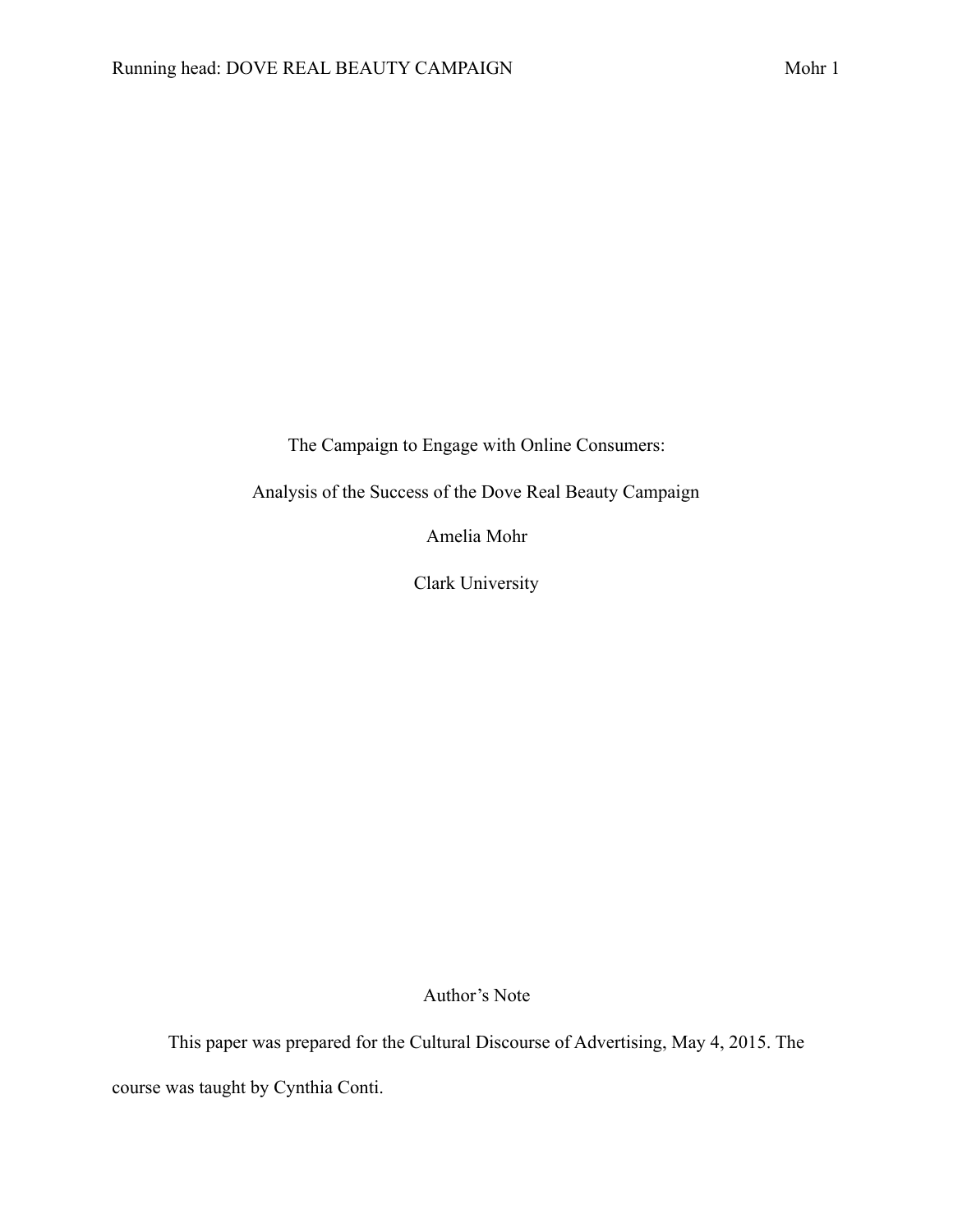#### Abstract

The Dove Campaign for Real Beauty is one of the most successful advertising campaigns of the 21st century due to a relationship of constant online engagement between the Dove brand and the brand community. Through modification of previous discourses concerning consumer selection, the value of female beauty, and authenticity of content, Dove appears as a progressive brand offering an alternative path for the woman who wants to be empowered. However, it is not too radical in changing the discourse completely; the campaign continues a culture of exclusivity and focus on female physical beauty. The females who relate to these discourses form the brand community. The brand community then shapes the Dove brand online through brand engagement, addition of community members, and continuation of Dove's discourse by making content go viral. It is argued that Dove's Real Beauty Campaign could not be successful without the online brand community.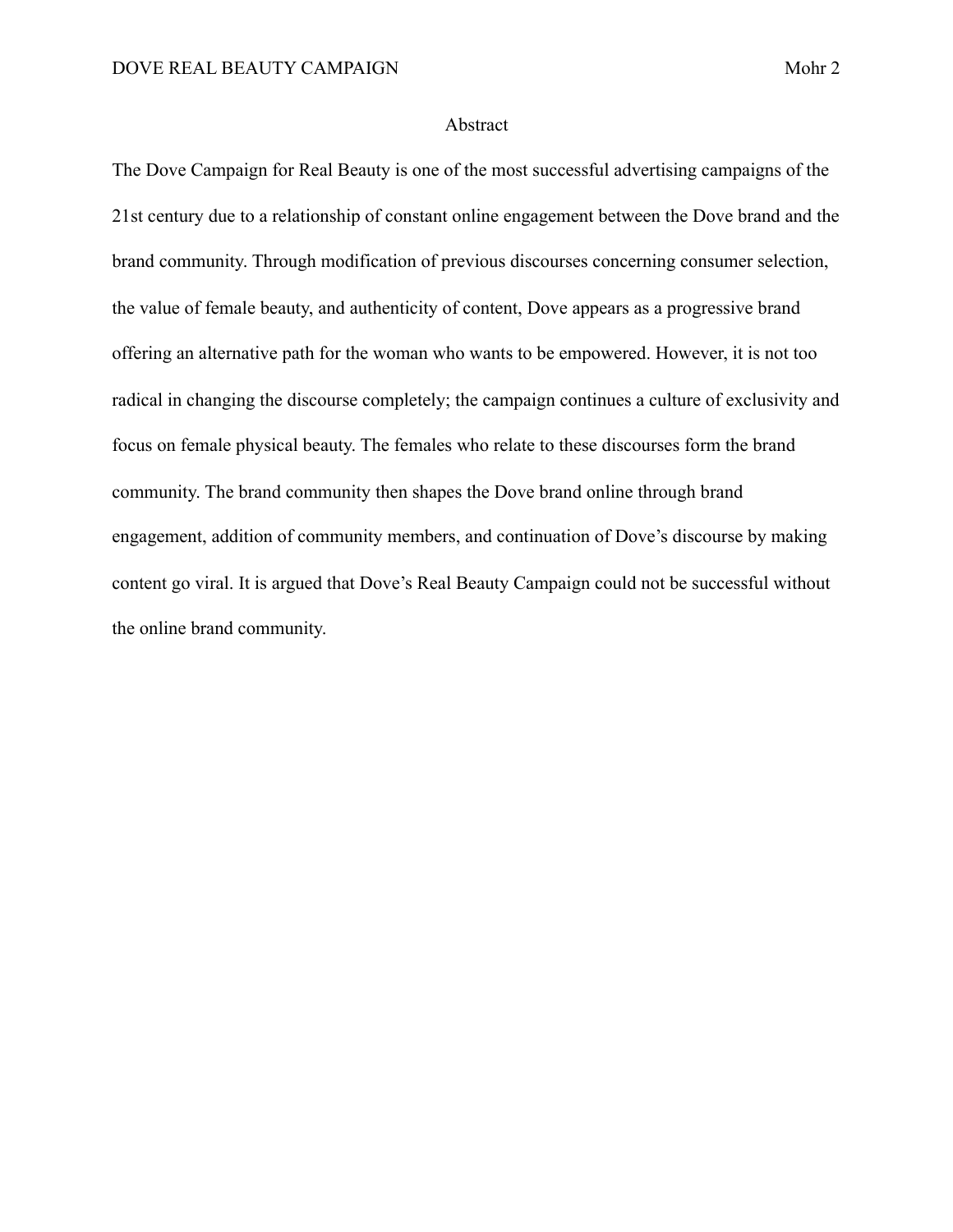The Campaign to Engage with Online Consumers: Analysis of the Success of the Dove Real Beauty Campaign

 Advertising now permeates almost all aspect of life as there are increased mediums for advertisements to appear. The Internet, in particular, opened a new gateway for advertising to enter the psyche. In the past, commercials appeared in select time slots on television or on specific areas in a newspaper or magazine. Now advertisements do not even need to appear on television or in print; they can exist solely on the web. With the rise of social media, a corporation can post a video on YouTube and then let it be shared across a variety of web outlets, from blogs, to Facebook, to Twitter. Some advertising campaigns primarily exist on the Internet and rarely, if ever, appear offline. Online advertisements may be classified as "sticky" (Marantz). The goal is to create something that will generate clicks, which means it generates traffic.

 The Dove Campaign for Real Beauty is one of the most, if not *the* most, successful advertising campaigns of the 21st century ("Top Ad Campaigns of the 21st Century"). One video for the campaign, Dove's *Real Beauty Sketches*, was the most viral video of 2013 (Papandrea; Stampler; Toure). Yet, the campaign exists almost entirely online. There were some print advertisements created, but the most well known aspects of the campaign are the videos posted online. As many advertisements rely on offline engagement, the success of a campaign designed almost entirely for the Internet invites a deeper examination. What makes the Dove Real Beauty Campaign so successful that it is regarded as one of the most successful advertising campaigns of the 21st century, and why did it go so viral?

 The success of the campaign can be partially attributed to the brand Dove creates around modification of traditional advertising discourses concerning consumer inclusion, value of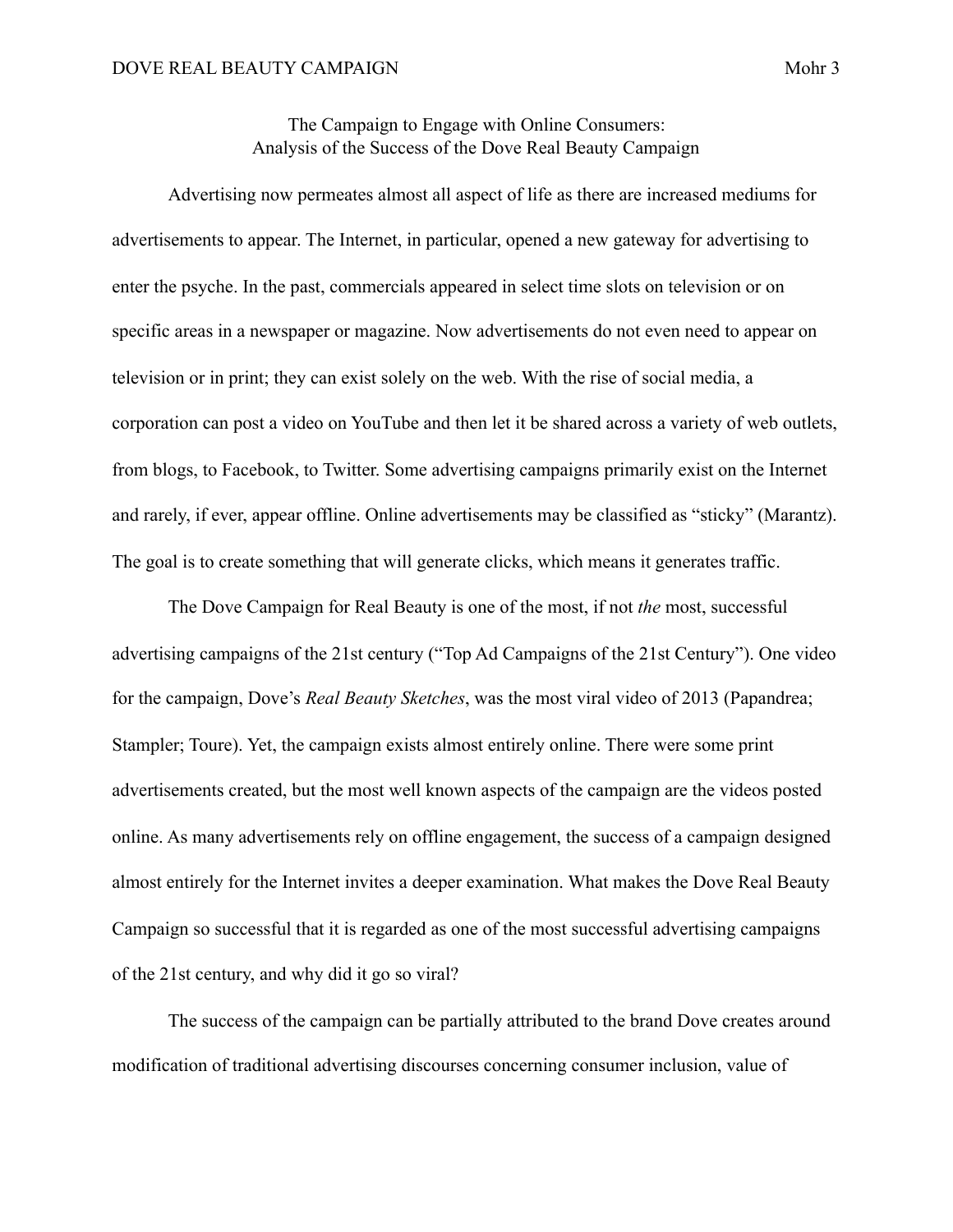female beauty, and authenticity. This brand invites a specific type of consumer – namely a female wanting to be included in a world of unrealistic beauty standards – to create the brand community. By placing most of the campaign content online and encouraging consumer brand engagement, Dove moves the brand community online. Once the brand community has been established online, consumers continue the discourse and become producers of the brand.

### **History of the Campaign**

 The Dove Real Beauty Campaign began in 2004 with the intention of "broadening the definition of beauty by challenging stereotypical conventions" (Dove). Dove published a series of photos of women who did not fit within the popular definitions of models; these were women who were older, curvier, and freckled. In 2005 they released their "real women in the spotlight campaign" (Dove). This campaign focused on the variety of body types that exist but that are rarely pictured in magazines. They sought to break down the idealization of the thin body that society cherishes. The beginning of the campaign focused on breaking down the stereotypes that exist for women.

 The next step in the campaign began in 2006 with the release of several videos that demonstrated the effects of unrealistic standards set by the beauty industry. They released a short film titled "Little Girls" that demonstrated to parents the consequences of the high, unrealistic standards of the beauty industry (Dove). Their film "Evolution" displayed how easy it was for unrealistic beauty standards to be created. "Evolution" was the first video to mark the success of the campaign (Neff).

 The campaign took off after these videos. In 2007 Dove created a pro-age campaign that featured women over 50 with tag lines such as "too many age spots to be in an anti-aging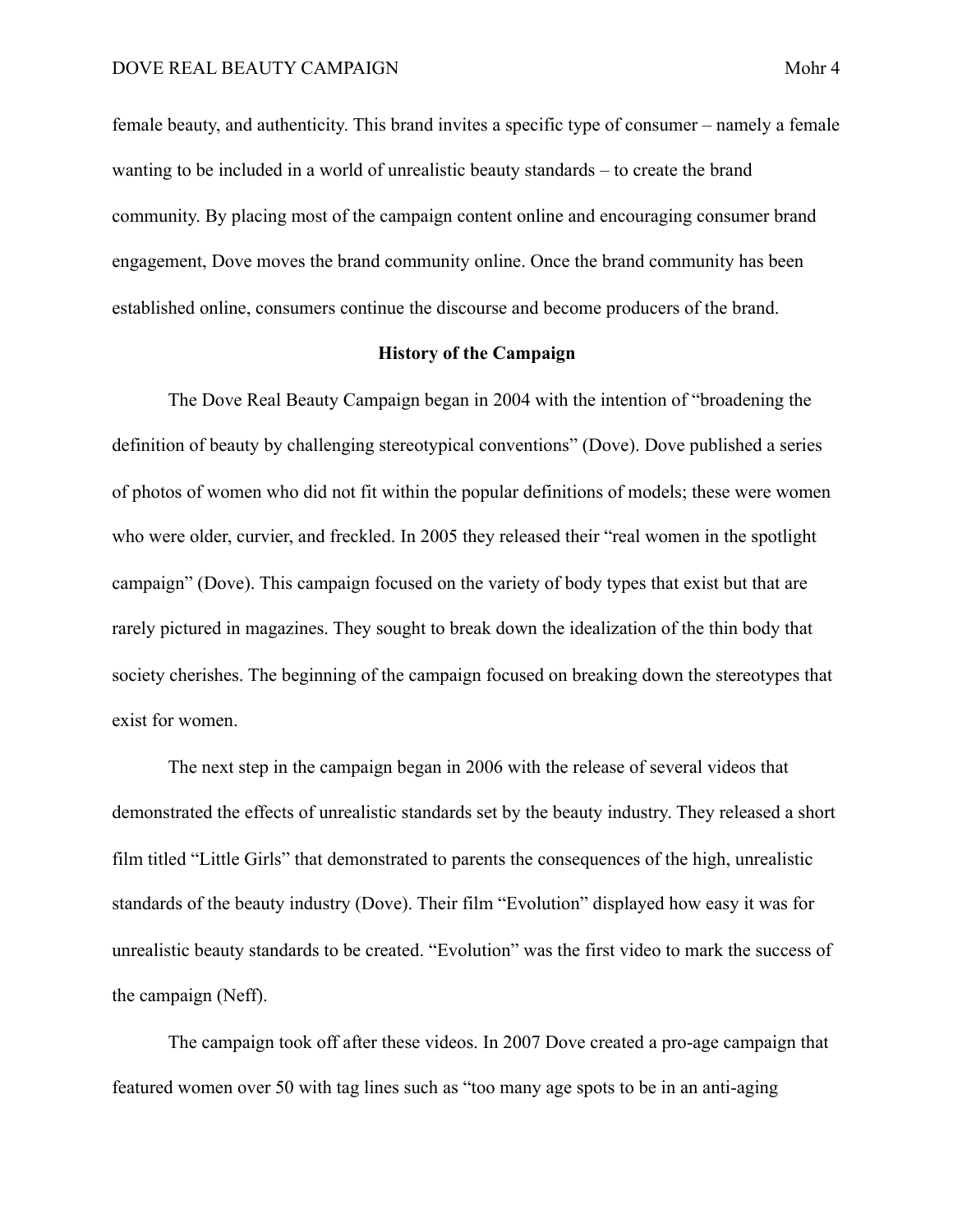ad" (Dove). The same year they released a video called "Onslaught" in which a young girl is bombarded with messages that heighten insecurity about her looks (Dove). Dove then focused more on self-esteem workshops for women.

 The campaign quieted down for a few years until 2013 in which Dove released two videos, one of which was its most viral video yet. The first video released was relatively successful; it was titled "Camera Shy" and intended to "remind women to recapture the feeling they had when they were young and fearless in front of the camera" (Dove). After that was the release of Dove's Real Beauty Sketches, which became the most viral video advertisement ever (Papandrea; Stampler; Toure). The latest installment of Dove's campaign is "Selfie", which is a video about a workshop that encourages people to take photos and post the pictures on social media. As "Selfie" indicates, the Real Beauty Campaign progressively moved more online as its success grew.

# **Campaign Discourse**

 In order to understand why the Dove Real Beauty Campaign went so viral, first there must be an understanding of the discourse of the campaign. Dove carefully cultivates its brand identity through the discourse of the Real Beauty campaign. A brand refers to "the intersecting relationship between marketing, a product, and consumers" and are "about culture as much as they are about economics" (Banet-Weiser 4). Audiences use brands to define and organize themselves in the world. Dove's brand is one related to consumer empowerment and progressive movements. Through its discourse concerning consumer inclusion, the value of female beauty, and authenticity, Dove creates its brand. These discourses are not new discourses created by the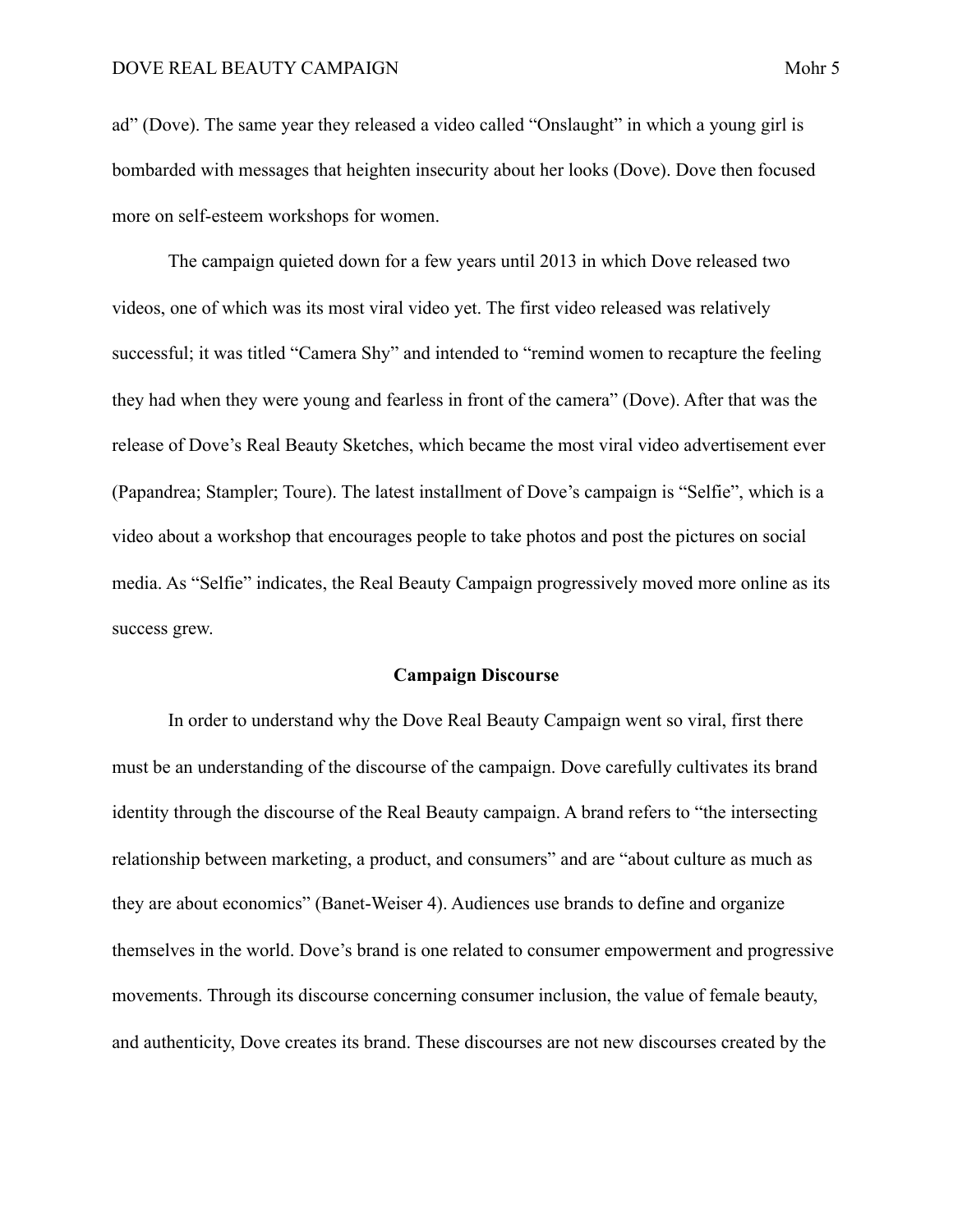Dove campaign; they modified existing discourses to appear more appealing and progressive to possible consumers of the brand.

# *Consumer Inclusion*

 The first discourse Dove seeks to begin is one that involves including a wider variety of consumers through its acceptance of "real" women. Most women are not models, but models are the only women seen in advertisements for products intended for the average women. Consequently, the Dove Real Beauty Campaign Dove uses "real" women in its campaign as a means of consumer inclusion. The Dove Real Beauty Campaign is often contrasted with the Victoria's Secret Love My Body Campaign, although Victoria's Secret's "Love My Body" was a metaphor for loving their product called a body bra, not a campaign for loving one's physical appearance. Whereas the Dove campaign uses a wider range of women, the Victoria's Secret models are all traditional, skinny models.

 On one hand, the Dove campaign is more inclusive than most advertising because it *does*  include women who do not fit the traditional schema of models. The women featured are heavier and curvier than most models. Many Dove models are a wide range of ethnicities and ages. Part of the campaign includes photographs that feature women of varied appearances, such as a young freckled girl or an older grey-haired women, next to a box that describes their appearances in either positive or negative light, i.e. "flawed? or flawless?" for a freckled girl and "grey? or gorgeous?" for an older women. These break the normal routine of modeling in advertisements. By expanding the definition of who can be a model, Dove brands itself as inclusive of all consumers.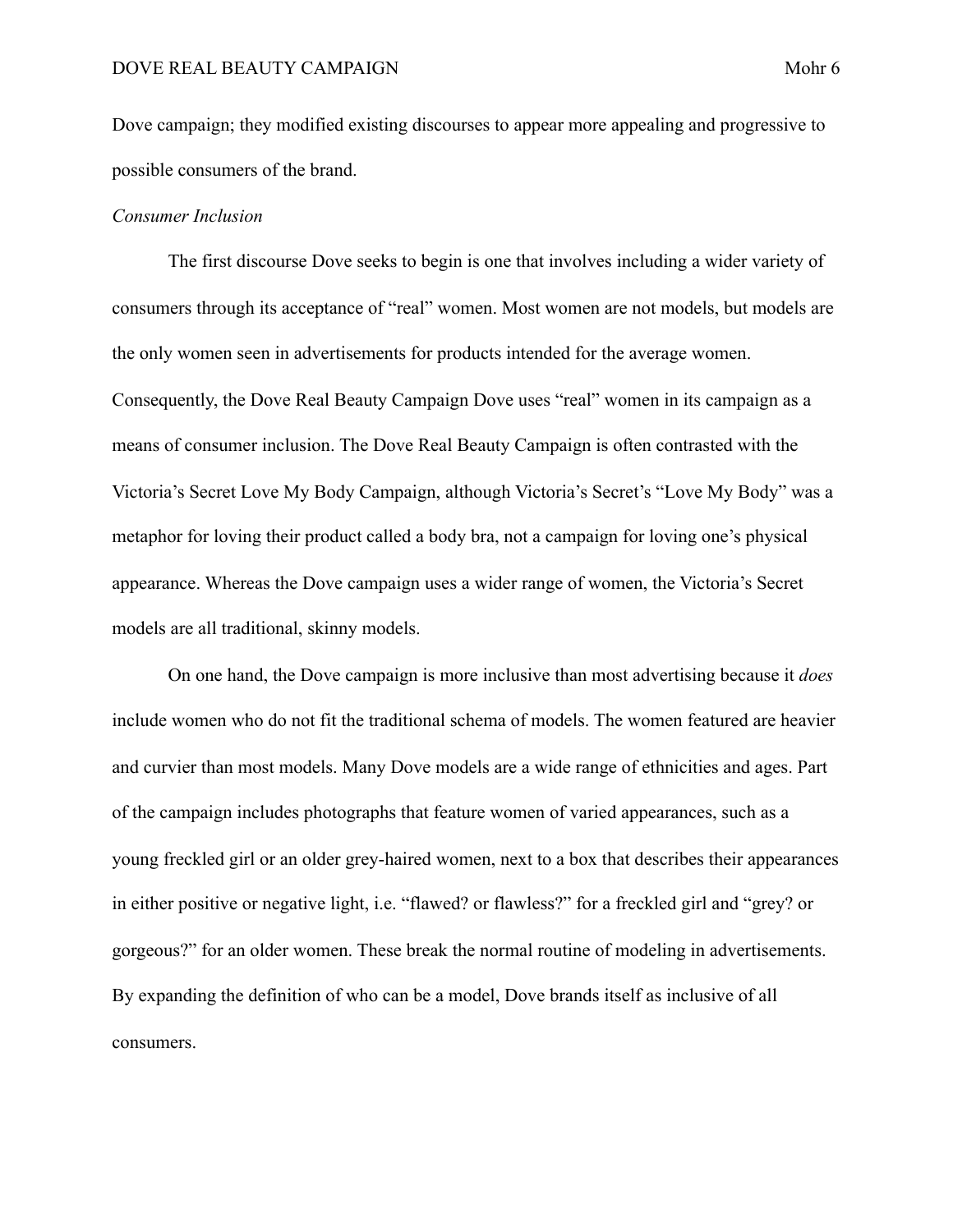However, Dove is not nearly as inclusive as it may initially appear. The definition of who qualifies as a model may be more expansive than before, but it still excludes a good deal of consumers. The first group of consumers Dove fires is anybody who is not a cisgender female. Cisgender males are the most prominent members of the excluded group, which Dove realizes, as evidenced by Dove's separate line of products specifically for men called "Men + Care" (Dove). Dividing products into male and female categories excludes any transgender consumers, especially those who do not identify as either male or female. Transgender women hypothetically could fit within Dove's model of consumer inclusion except that they are never featured in any advertisements, although measures are taken to include a range of cisgender women.

 Even within this group of cisgender females, Dove fires categories of consumers. Compared to traditional commercials, Dove may have an inclusive range of models. However, Dove's range of models is not representative of diverse women. Many of the women selected for Dove's commercials fit within the popular definition of physical beauty in today's Western culture. Dove's models are predominately thin, white women. They do feature a range of ethnicities, but no more than other advertising. When comparing the previously mentioned Dove Real Beauty Campaign photograph and Victoria's Secret "Love My Body" photograph, approximately only 30% of the women featured in both photographs are ethnic minorities. That said, Dove does not base its brand on ethnic diversity; the basis of the brand is representing "real, everyday" women. But is ethnic diversity not representative of real, everyday women? Furthermore, although there are heavier and curvier women in the campaign, there are no women who are too overweight. This is not exactly representative of the everyday female as over half of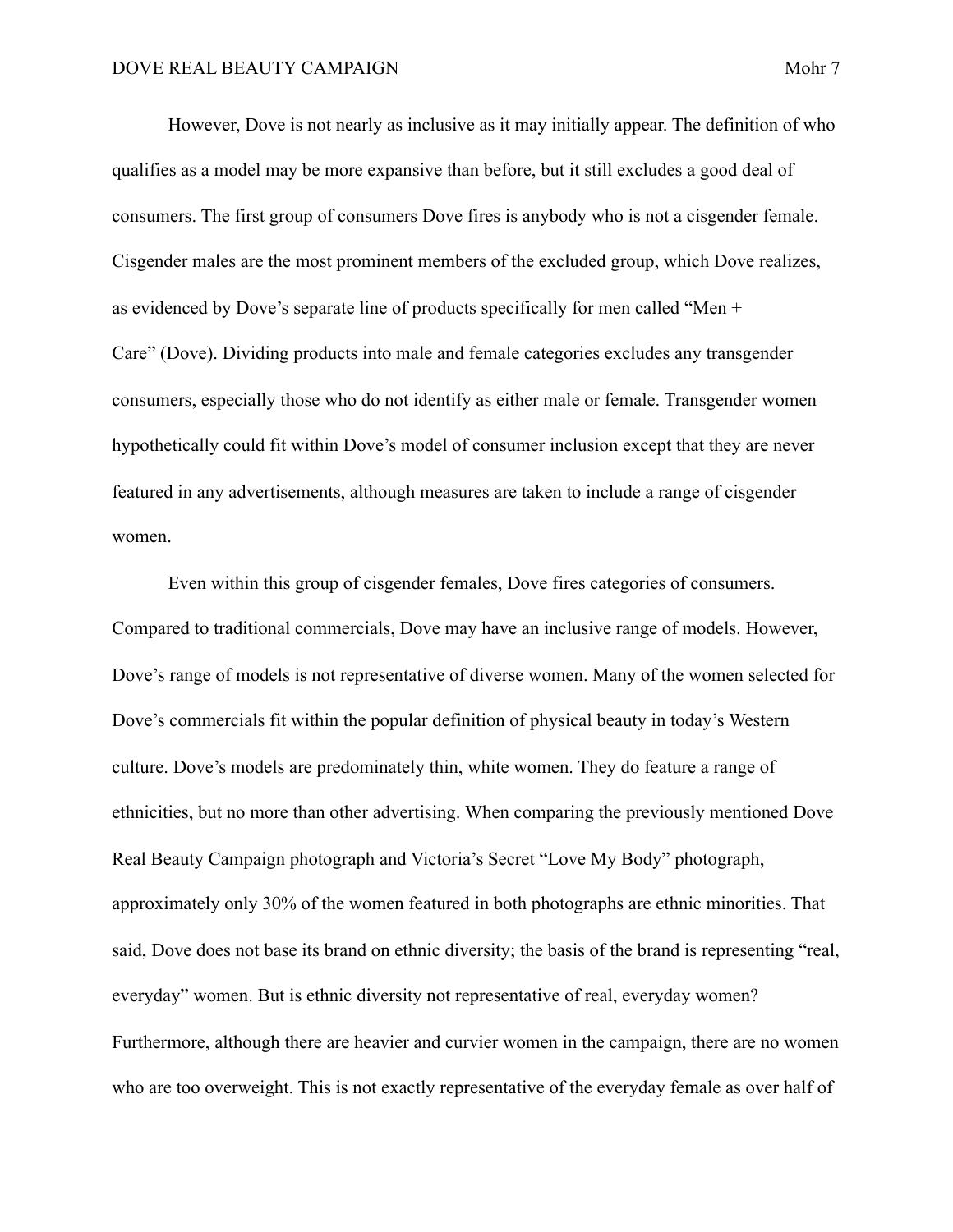all American women are a size 14 or larger (Zernike). None of the women have fat rolls or skin flaps or cellulite; no matter the weight, all the women have smooth skin. Some women featured in commercials have wrinkles or freckles, but beyond that all the women have pristine faces. There are no women with acne or skin discolorations or even large pores. The perfection of faces is particularly significant because "the face holds the central role in contextualizing beauty", and a woman's face is often compared to the rest of her body (Johnson 110). In limiting the range of facial beauty that is acceptable, Dove limits the definition of what women can be considered beautiful overall.

 Perhaps the best example of Dove's firing of consumers can be seen in their most viral video of the campaign: the Real Beauty Sketches. In this video an FBI-trained sketch artist draws two pictures of the same woman. In one picture, the woman describes herself, and in the other a stranger describes the woman. The sketch artist never sees the woman. After both sketches are complete, the pictures are placed side-by-side. Through comparison of the unattractive selfdescribed portrait and the attractive stranger-described portrait, the women see that "they are more beautiful than [they] think" (Dove). All the faces are much thinner in the "attractive" portrait, and generally have fuller lips, brighter eyes, and fewer imperfections, such as bags under the eyes. The stranger-described portraits all fit in with the traditional, Western definition of beauty. These are the images the women are supposed to use to define their own beauty. Since the stranger-described portraits are the "more beautiful" ones, the message is that traditional Western beauty is still the best form of beauty. However, not all women fit in with the traditional definition of beauty. People have round faces and bags under their eyes and moles on their faces, but the elimination of these in the Real Beauty Sketches, coupled with the statement that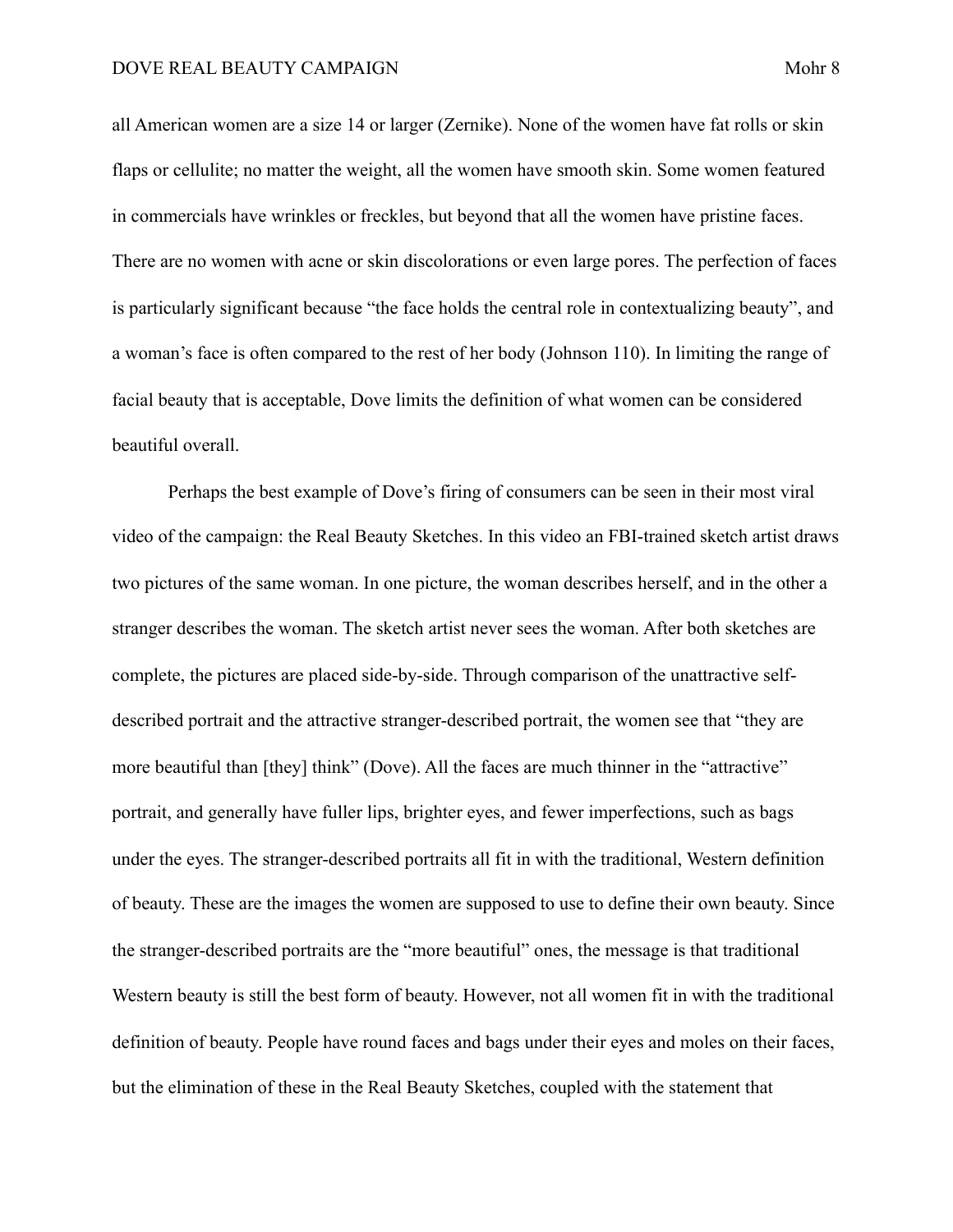essentially says elimination of such imperfections constitutes beauty, ends up excluding any women with these "imperfections". The women selected for Dove's Real Beauty Campaign were women who thought they did not belong in the definition of traditional beauty, and Dove pushed to include them. Any women who does not fit within this definition of attractiveness is fired from Dove's campaign.

### *Value of the Female Body*

 Dove brands itself as a feminist company that cares more about improving girl's selfesteem than it does about selling goods, but through its discussion of beauty Dove only continues the previous discourses concerning the value of the female body. Dove defines beauty as something based on physical appearance rather than focusing on internal beauty. Granted, if they truly seek to improve girl's self-esteem, focusing on female physical beauty is not a terrible focal point for the campaign because body image is tied to self-esteem for most people (Celebre & Denton 2). Previous studies found that internalization of the thin ideal can begin as early as three years old and 6 out of 10 teenage girls believe they would be happier if they were thinner (Celebre & Denton 2). If Dove hopes to improve female self-esteem, improving body image is one of the most logical places to start. Dove's Self-Esteem Toolkit is an online resource that is aimed entirely at improving girl's self-esteem through workshops, activities, and guides that focus on standards of physical beauty (Dove). Continuing discourse of the female body allows Dove to better critique the media standards placed on women and show how women do not need to meet these unrealistic standards in order to be physically beautiful, but it also ends up perpetuating discourse that states there is value in the female body.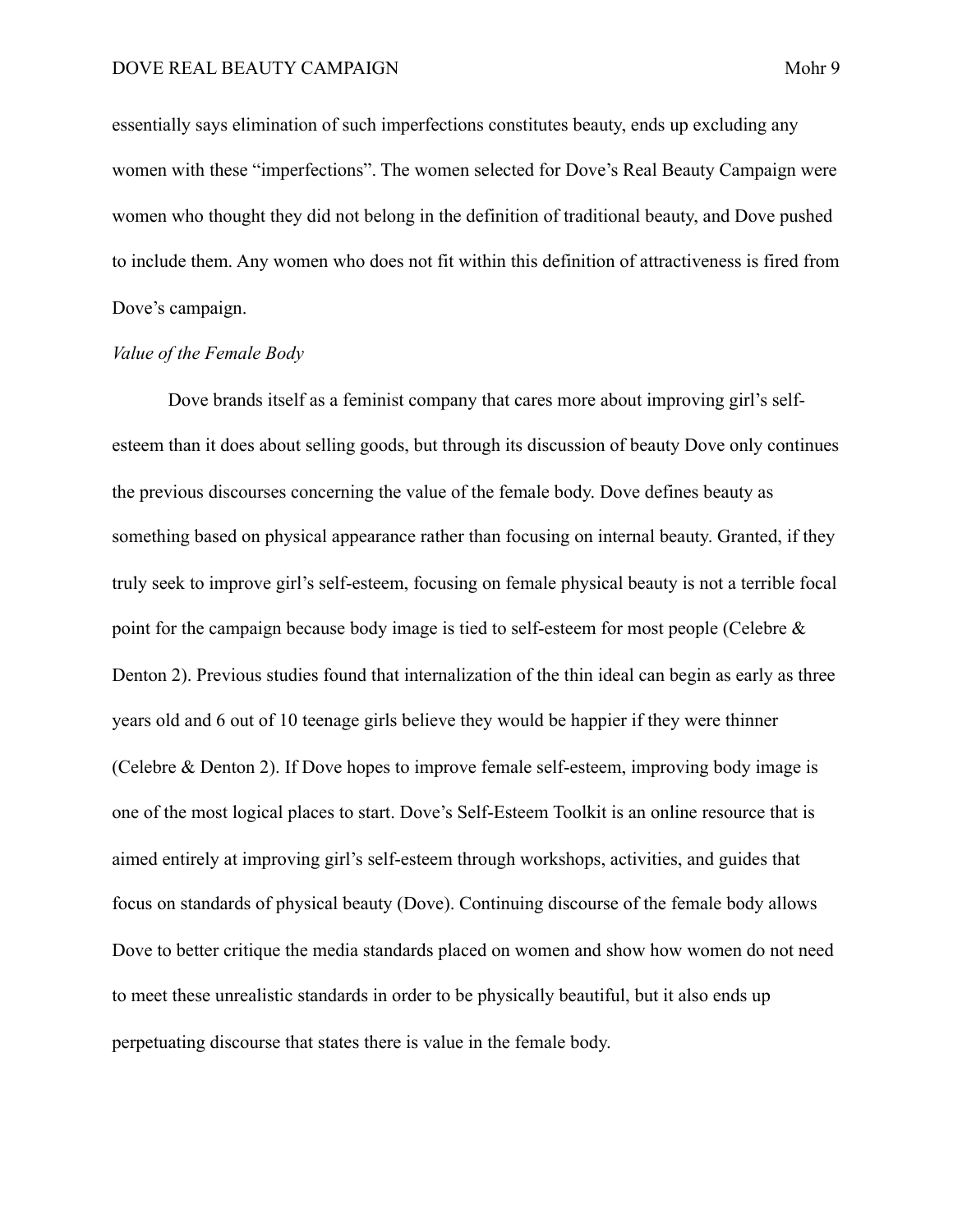Seeing as the name of Dove's campaign is the Real Beauty Campaign, it is not surprising that creating more realistic beauty standards is the focus of the entire campaign, even if these standards only involve physical beauty. The name of the campaign does not immediately allude to beauty standards for females only, but that ends up being the case through Dove's consumer firing. Because Dove fires male consumers from the campaign, the result is that it defines physical beauty as a female value.

 Even if Dove has fully authentic intentions to improve self-esteem, the ultimate goal of the company is to sell soap. Dove can include as many consumers as they may please, but if there is not a product to sell then there will be no purpose for the consumers. In order to connect soap to the campaign for beauty, Dove commodifies beauty and the body. According to Marx and Goldman, the commodity-form "redefines social relations as transactions" so products become defined as signs of social interactions (Goldman 17). Modern advertising encourages audiences "to consume, not the product, but its sign" (Goldman 19). In the commodification of beauty, buying a type of soap ends up representing buying beauty or buying a type of body.

 Dove commodifies beauty with the Real Beauty Campaign through the attachment of its products to the campaign. Dove sells products such as "skin-firming lotion" to get rid of wrinkles and cellulite. These products are intended to make consumers feel more beautiful. However, in order for consumers to feel the need to buy products to make them more beautiful, they must to feel the need to be more beautiful. Dove creates this need to be beautiful through their discussion in the Real Beauty Campaign. Although the campaign concerns making women feel beautiful naturally, not all women can feel beautiful naturally. Because the basis of the campaign is that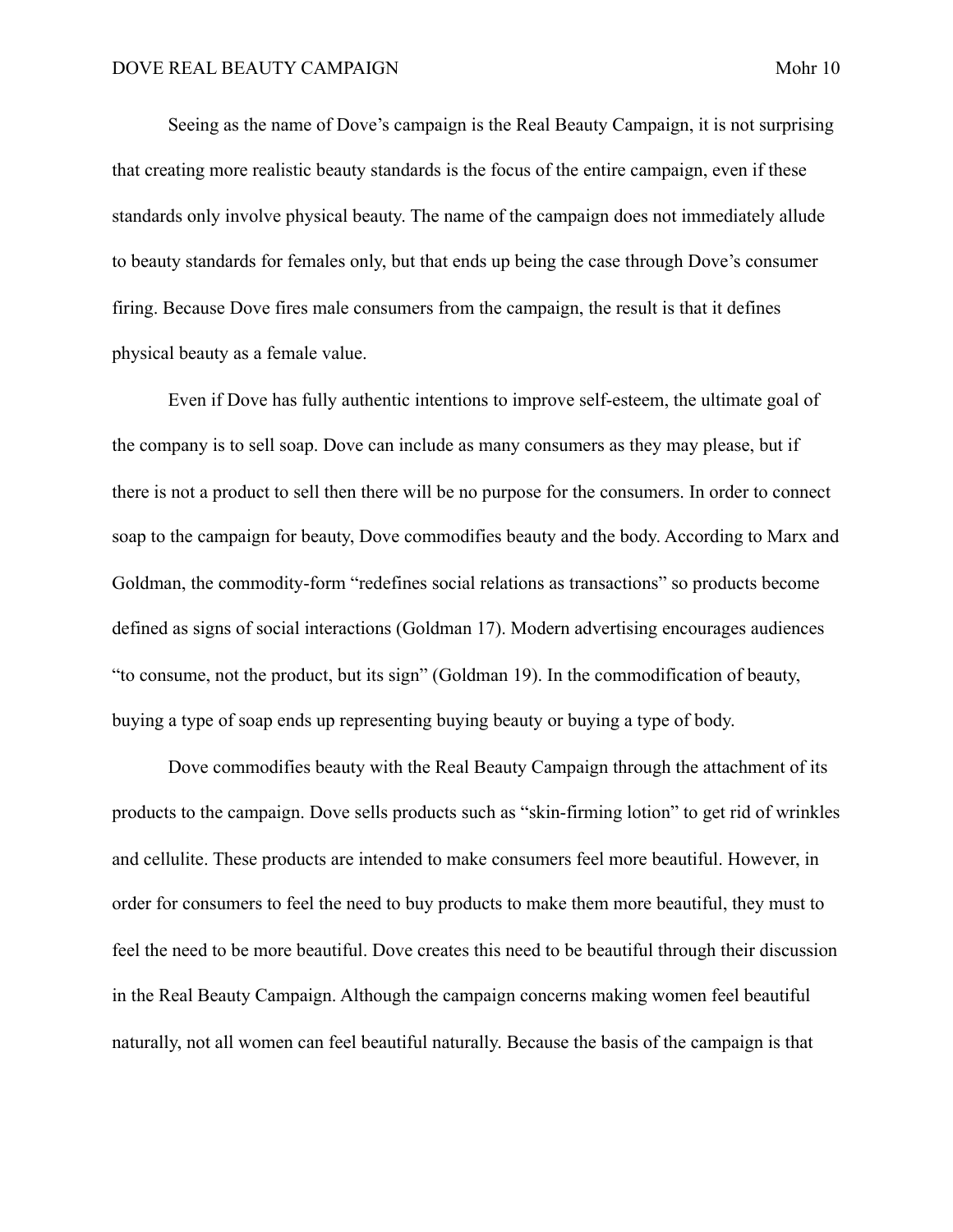women should feel beautiful, those that do not feel beautiful can turn to Dove's products in order to fulfill this need for beauty.

 In commodifying beauty, Dove ends up individualizing the quest for beauty rather than focusing on the social factors involved in beauty standards. If people can buy conditioner to make them feel beautiful, then "individuality is expressed in the unique package of satisfied wants each person has accumulated" (Goldman 17). For example, if a consumer suffers from low self-esteem, it is a problem that can be fixed by buying "the right combination of products", like Dove shampoo and conditioner, because these products symbolize attainment "of beauty and youthfulness" (Johnson 106). Yet, in reality, it is a problem based on societal expectations of beauty in females. Through individualizing beauty, Dove suggests that "dismantling global issues that affect women is as easy as choosing the right face wash" (Banet-Weiser 41). The personalization of beauty problems "privileges individual experience over systematic problems" (Banet-Weiser 42).

 Therefore, although the Dove Real Beauty Campaign may truly wish to raise self-esteem in women, it must also place value in female physical beauty in order to sell products. The commodification of beauty is not unique to Dove, they simply continue the conversation. Dove admits that the industry sets unrealistic standards for women, but they simultaneously say that feeling physically beautiful is something women should perceive to be important. They also say women should feel beautiful despite these unrealistic standards. They suggest that an answer to feeling beautiful begins with an individual feeling beautiful, and that an individual can feel beautiful if she buys the right soap.

#### *Authenticity*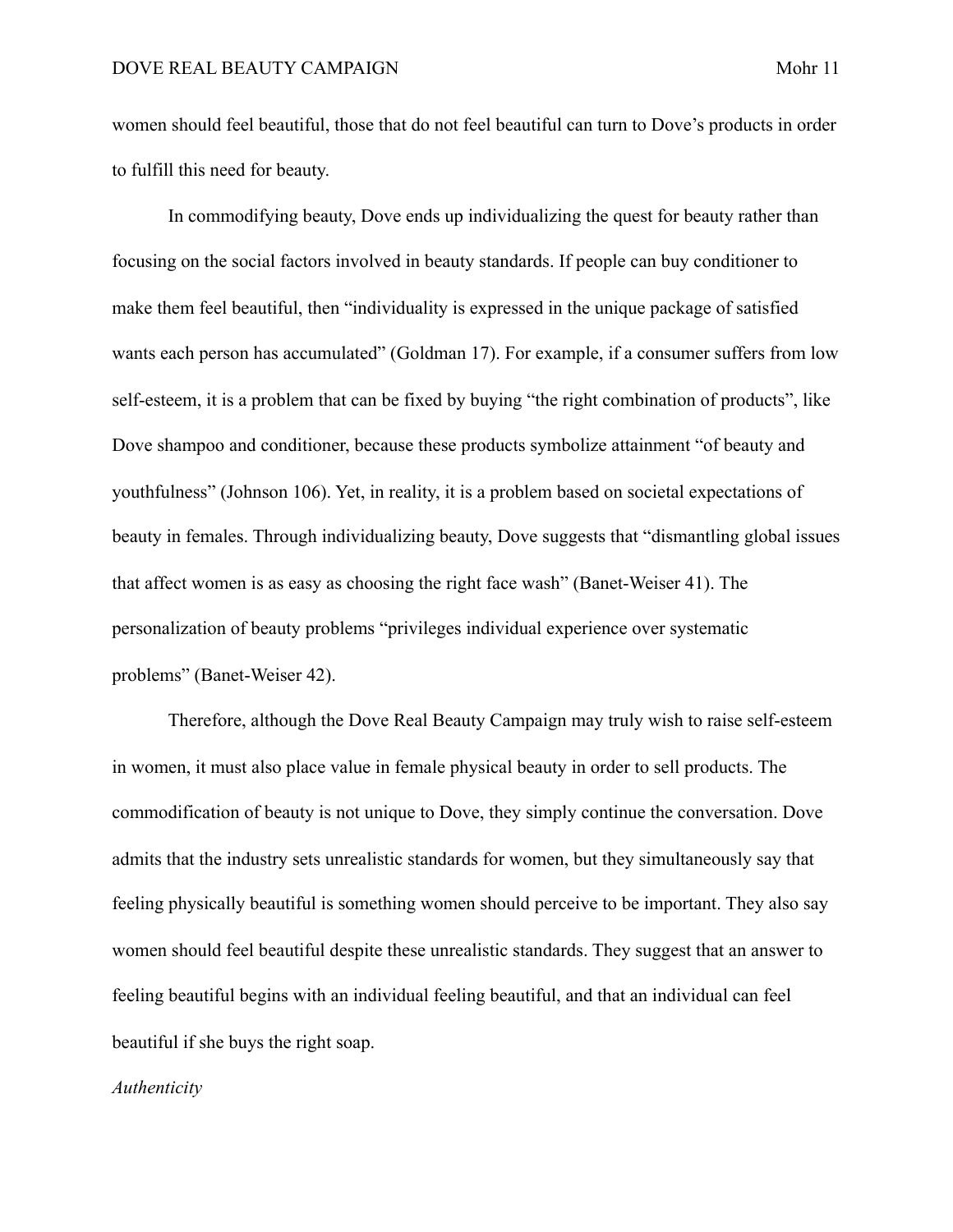Dove's Real Beauty Campaign seeks to foster engagement with the consumer and build a relationship. Like any relationship, there must be trust built between the company and the consumer. In order to build trust with the consumers, Dove must brand itself as authentic. Discourses of authenticity are far from new; many advertisements hope to appear honest and trustworthy, and the techniques used to build authenticity vary between commercials. Dove's techniques of maintaining authenticity are similar to past techniques, particularly techniques used in the 1960s with the selling of the Volkswagen Beetle.

 In the 1960s, the Doyle Dane Bernbach company revolutionized advertising with their campaign for the Volkswagen Beetle because they took into account existing consumer skepticism towards commercials and added this skepticism to the discourse of the advertisement (Frank 63). The Volkswagen commercials admitted that the industry idealizes the quality of products and taught consumers to read ads critically (Frank 64). The discourse that began with Volkswagen was one that said "advertisers are liars, except, of course, this one" (Frank 65). In pointing out the idealizations in the industry, the company came across as a more honest, authentic resource in a world of scammers.

 In following a similar pattern in the battle for authenticity, the Dove Real Beauty Campaign is the Volkswagen campaign of the 21st century. The commercial that really marks the beginning of Dove's battle for authenticity is their 2006 video titled "Evolution". In this video an everyday women steps in front of a camera and is quickly transformed into a photo on a billboard before one's eyes. The audience watches as a hair and makeup crew come in, a photoshoot occurs, and then a photo undergoes extensive photoshop. The woman's neck is lengthened, lips filled out, eyes adjusted and so forth. The video ends with the photo displayed on a billboard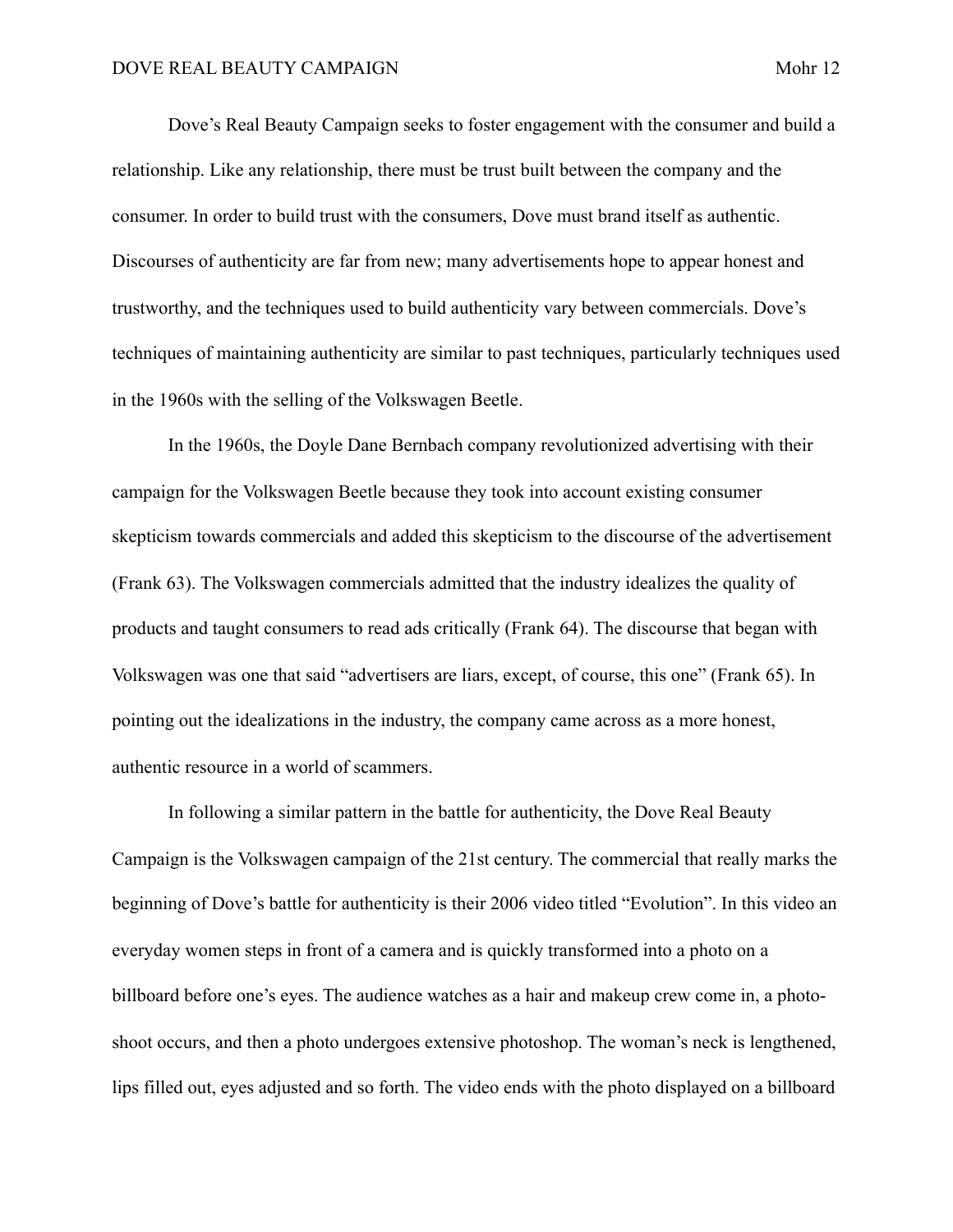## DOVE REAL BEAUTY CAMPAIGN Mohr 13

on the street. In this simple, yet powerful, video Dove shows audiences how easy it is to transform an average women into something that is not even achievable without photoshop. Acknowledging the possibility of such transformation is the first step Dove takes in a discussion of the unrealistic standards set by the beauty industry.

 In pointing out the deceit in the marketplace, Dove brands itself as authentic. Dove markets itself as a guiding light in a world full of liars. As they point a finger at what others are doing to destroy marketplace authenticity, Dove not only appears more authentic but it also serves as a diversion for any less than authentic techniques they might use, such as the firing of consumers who do not fit within the popular ideal of beauty. In positioning itself as a guiding light, Dove builds a bond with consumers. In order for any of Dove's other discourses concerning consumer inclusion, commodification of beauty, and beauty as a female value to be effective, there must be a consumer bond based on trust. Without belief in the honesty of the campaign, consumers may be inclined to disregard the other discourses completely because they will pass it off as further deceit in the marketplace. In order to be seen as an activism campaign, and not just a marketing campaign, Dove must appear authentic.

## **Making a Discourse Go Viral**

 The success of the Dove Real Beauty Campaign partially stems from the brand cultivated from these discourses. The combination of all these discourses results in a social activism brand that seeks to empower women through the purchase of their products. Consumers interact with the brand culture by choosing to purchase Dove products. Through modifying previously established discourses, Dove can better define its brand as one that is progressive and empowering. If they were to begin a new discourse altogether, consumers might feel alienated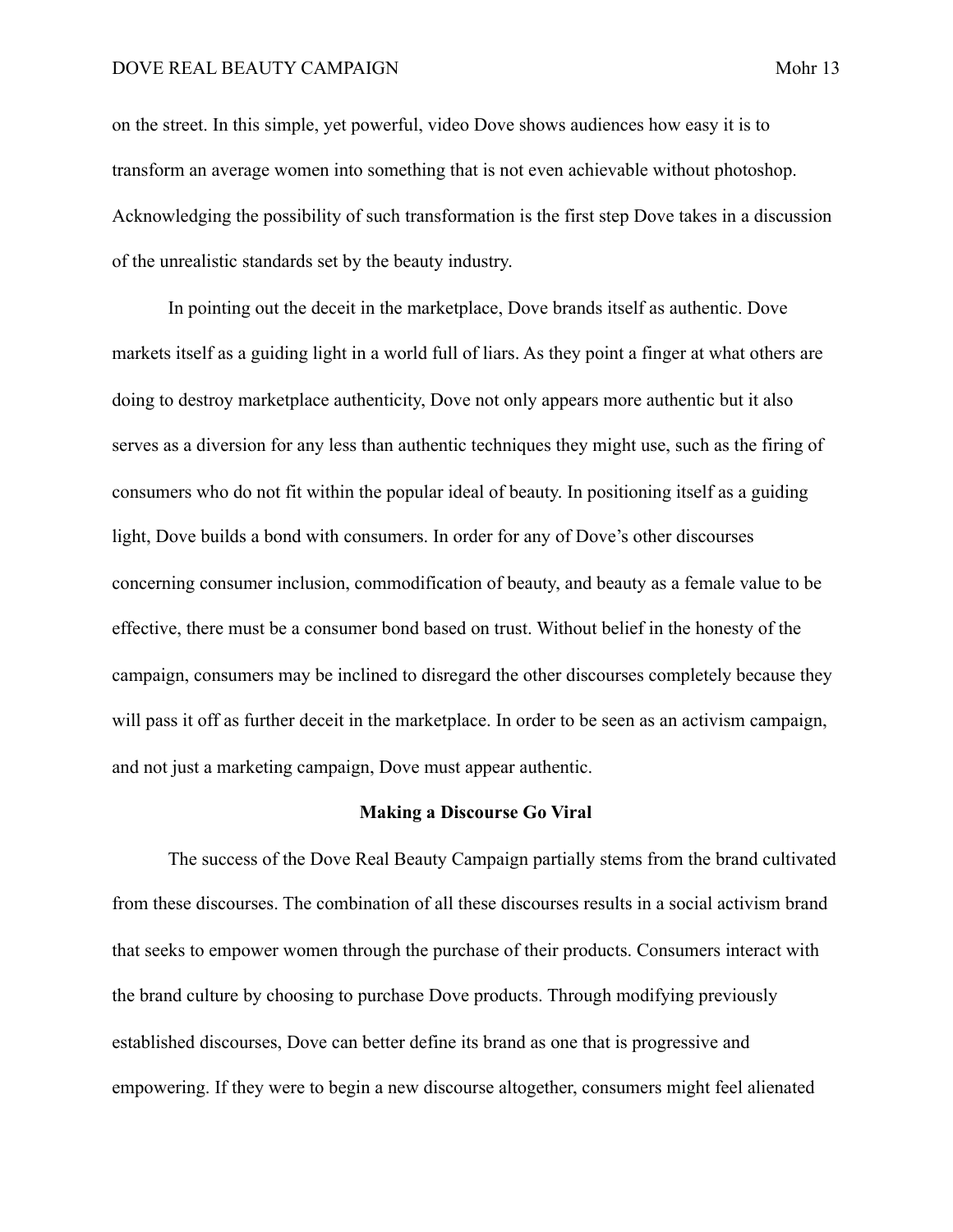and turned off at such radical thought. Consumers can relate to the familiarity of the discourse and then feel empowered by the modifications the new discourse offers. Some consumers might even be able to position themselves as part of an inner, knowledgable circle that is aware the modifications were made, and thus feel further empowered. Through this brand culture and discourse, Dove attracts a specific type of consumer: a female who wants to feel included in a society that commodifies beauty and wants a trustworthy company to be the gateway to that inclusion.

 The campaign focuses on building relationships with a consumer rather than on discussing the benefits of the product quality, so it seeks to create a brand community. A brand community is "based on a structured set of social relationships among admirers of a brand" and is marked by "shared consciousness, rituals and traditions, and a sense of moral responsibility" (Muniz and O'Guinn 412). Those involved in a brand community have a shared identity. The Dove brand community identity can be marked by a desire for authenticity in the world of marketing, a need for inclusion, and a belief in the value of female beauty. Community members put great value on all these ideals in order to have a "consciousness of kind", or an "intrinsic connection that members feel towards one another" that is based on "a way of thinking about things that is more than shared attitudes or perceived similarity" (Muniz & O'Guinn 413). This consciousness of kind is the basis of the Dove brand community.

 The key factor in the Dove brand community, compared to other communities, is the high level of online involvement. Essentially, the Dove brand community has moved online. Studies found that online brand communities share the same characteristics - shared consciousness, shared rituals and traditions, and social obligations - as offline brand communities (Habibi,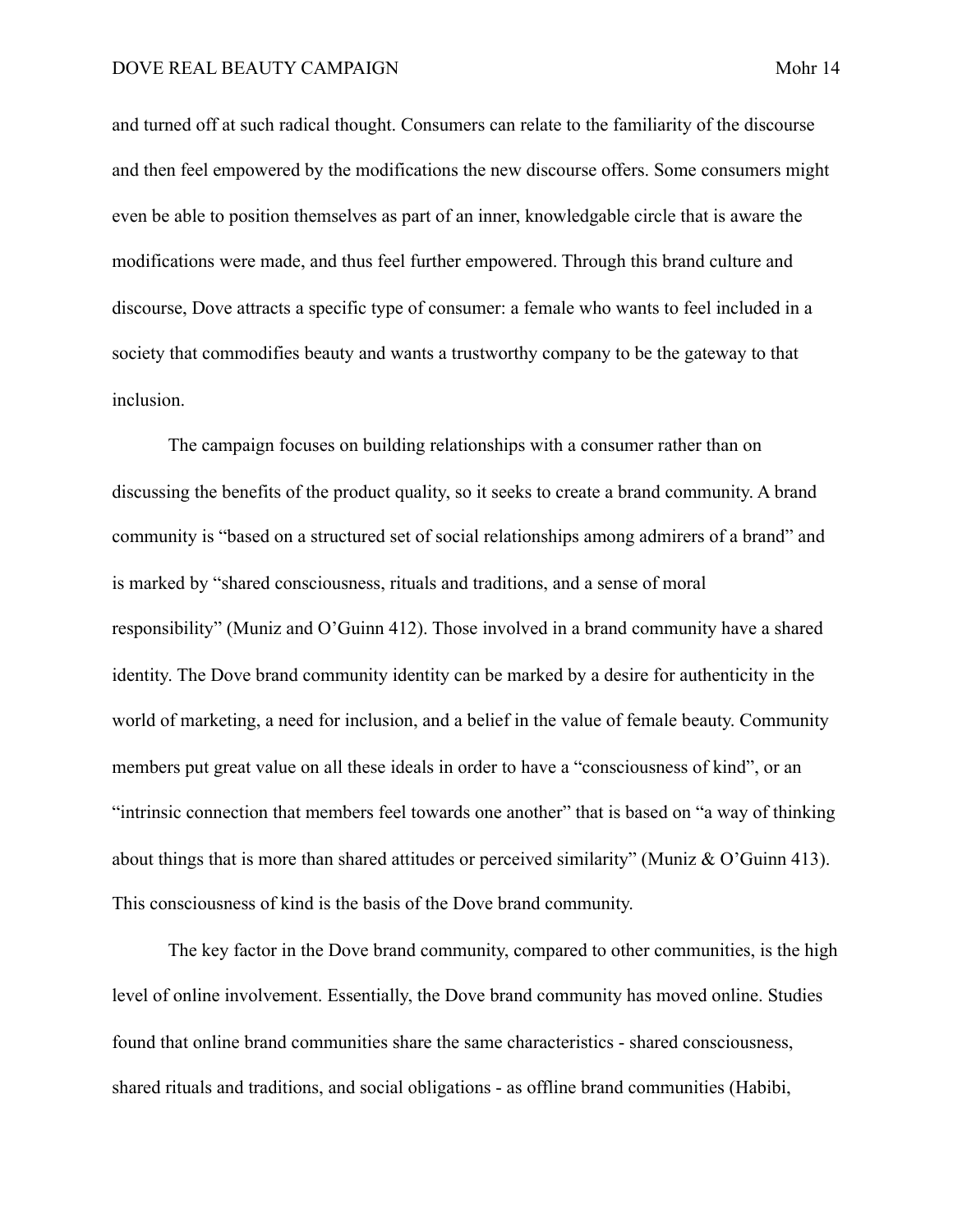Laroche, and Richard 127). Online brand communities also have a positive effect on "value creation markers"; these enhance brand loyalty due to engagement with the brand, which further instills the values associated with it (Laroche et al. 1765). Online brand communities are marked by high levels of brand engagement, such as posting about the brand on social media sites like Facebook (Zheng et al. 98). This engagement with the brand positively influences brand loyalty as users are more inclined to focus on the benefits of the brand rather than the costs (Zheng et al. 103).

 Most of the Dove Real Beauty Campaign is online, so brand community members must engage with it in an online community. Seeing as the brand community exists predominately online, it results in higher brand loyalty as users can constantly engage with the brand. Dove also tailors the campaign for high levels of brand engagement. Dove's online Self-Esteem Toolkit is a key aspect of the brand. The focus of the Self-Esteem Toolkit is for women to engage with the brand through participation in online activities, or reading the guidebooks, or taking part in workshops (Dove). Dove also promotes hashtags, such as #speakbeautiful, to be used on Twitter so users can interact with the brand even when away from the Dove website (Dove). Dove then adds pictures of the #speakbeautiful Tweets they receive to their website; some of the images include photographs users take of themselves with captions as to why they feel beautiful (Dove). Consequently, the online brand community consists of viewing the actual members of the community rather than just reading shared ideas of the community; thus, the result is that the community ends has real faces attached to it.

 All of these aspects foster engagement with the brand within members of the community, but in order to gather more community members, Dove must create content that can be shared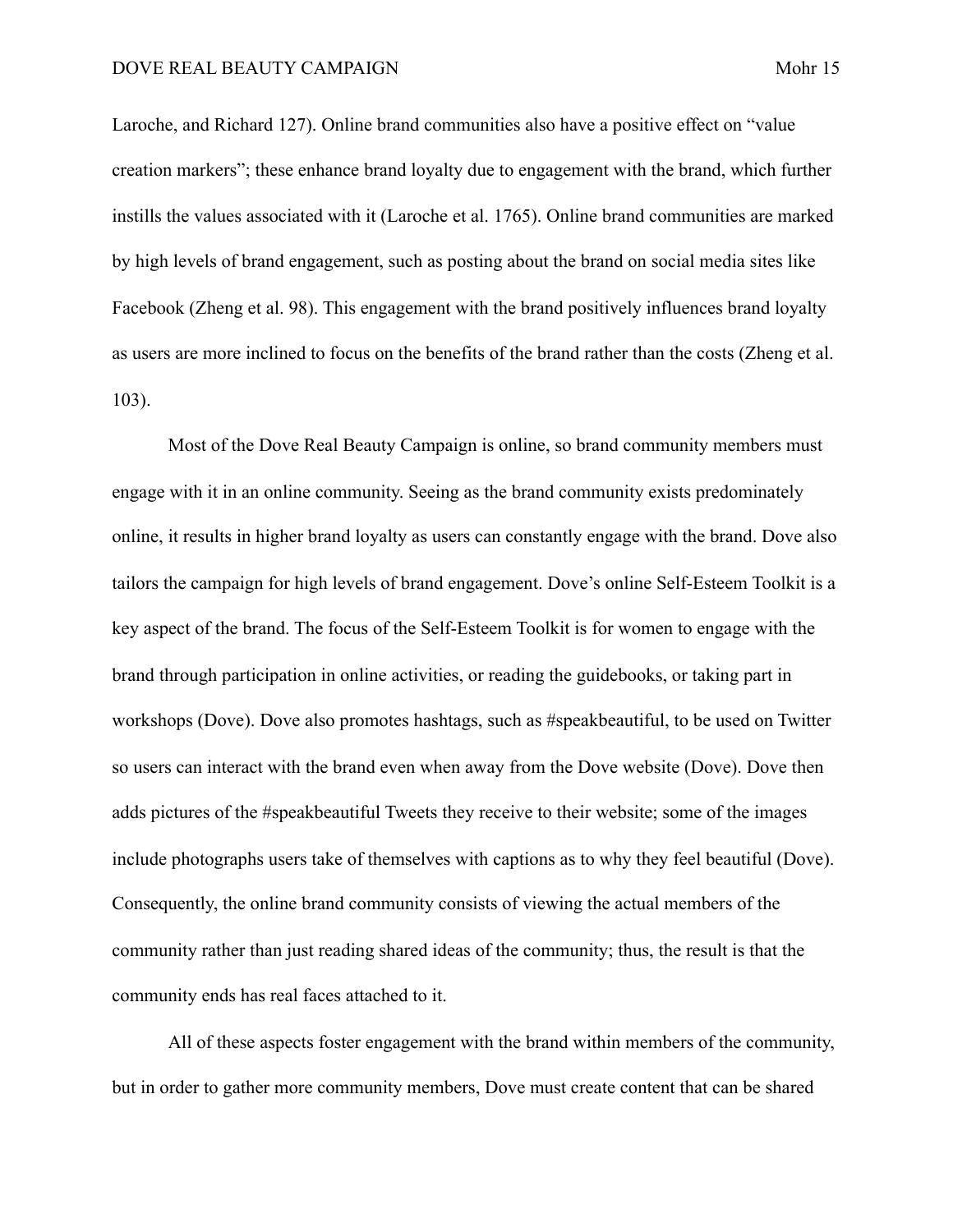with members outside of the community. Twitter hashtags can be used to share content with members outside of the community, but hashtags are generally limited to the world of Twitter as the purpose of them is so users can find Tweets with similar hashtags. The trademark of the Dove Real Beauty Campaign are the viral videos. Other advertising campaigns have had videos go viral, such as the Old Spice commercials or Apple's Mac vs. PC advertisements, but these videos existed on television and were then put online ("Top Ad Campaigns"). Dove's Real Beauty videos are unique in that they are designed for and exist solely online. They are videos created with the intention of going viral.

 Television advertisements and videos created with the intention of going viral differ in a few respects. When advertising on television, companies must buy a segment of air time and must limit the advertisement to the length of this time-slot. Television advertisements are often based on repetitiveness and are more effective over time (Golan & Zaidner 962). Viral marketing has more freedom than television commercials; since there is no time-slot bought, they can be as long as they want. However, because there is no definite media slot, advertisers rely on people sharing the content. If the content is boring, then people will not share it (Golan & Zaidner 962). In order to encourage sharing the content, most advertising relies on techniques that are based on the ritual view of communication. Specifically, it relies on a ritual view of communication that focuses on the "individual's perceptions of whom they are (or whom they want to be)" (Golan & Zaidner 967). Viral advertising relies on "provocative content" significantly more than traditional advertising (Porter & Golan 28). Provocative content results in strong emotional connotations attached to the content in the video. Viral videos with a positive emotional tone have the strongest positive audience attitude towards the video and brand, and result in the highest level of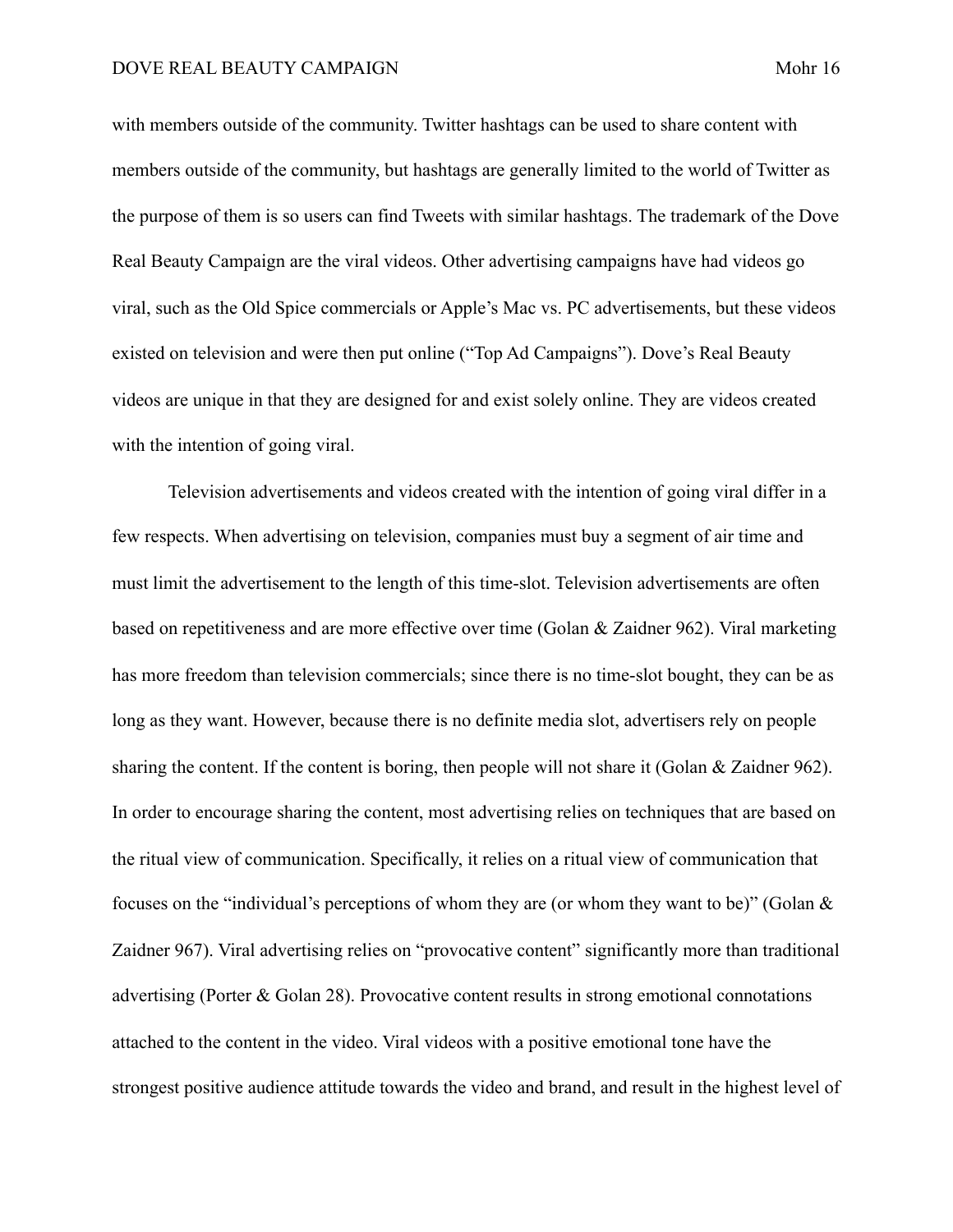sharing (Eckler & Bolls). Therefore, the most successful viral marketing videos are those with emotionally positive provocative content that focuses on an individual's perceptions of who they are or want to be.

 Dove's Real Beauty videos certainly meet the criteria for a successful viral video. Most of the videos focus on how an individual perceives herself in a world of unrealistic beauty standards. Challenging traditional societal displays of beauty results in provocative content. The videos have a positive emotional tone through encouraging females to love and appreciate their beauty and realize that everybody is beautiful. Dove's Real Beauty Sketches is perhaps the most viral video of the campaign because it best encompasses this criteria. However, all the videos that are part of Dove's Real Beauty Campaign meet this criteria in some capacity, whether they are encouraging young girls to take selfies to feel beautiful or exhibiting how much children love taking photos and reminding women that they can be equally fearless (Dove). Once a video has gone viral it will be shared on multiple social media platforms, from Facebook to Twitter to blogs. A viral video does not require members of the brand community to share the video; it will hopefully continue to be shared by members outside of the brand community (Zheng et al. 104). If it is truly effective, a video will result in new members of the brand community as people sharing the video will have higher levels of loyalty to the brand.

 Through the combination of viral videos, Twitter hashtags, and online activities, Dove encourages high brand engagement. The majority of Dove's brand engagement occurs online because Dove releases most of the content online instead of offline. The result of high brand engagement online is that the consumers become producers of the content (Banet-Weiser). Consumers are the ones sharing the videos on Facebook or using #speakbeautiful or participating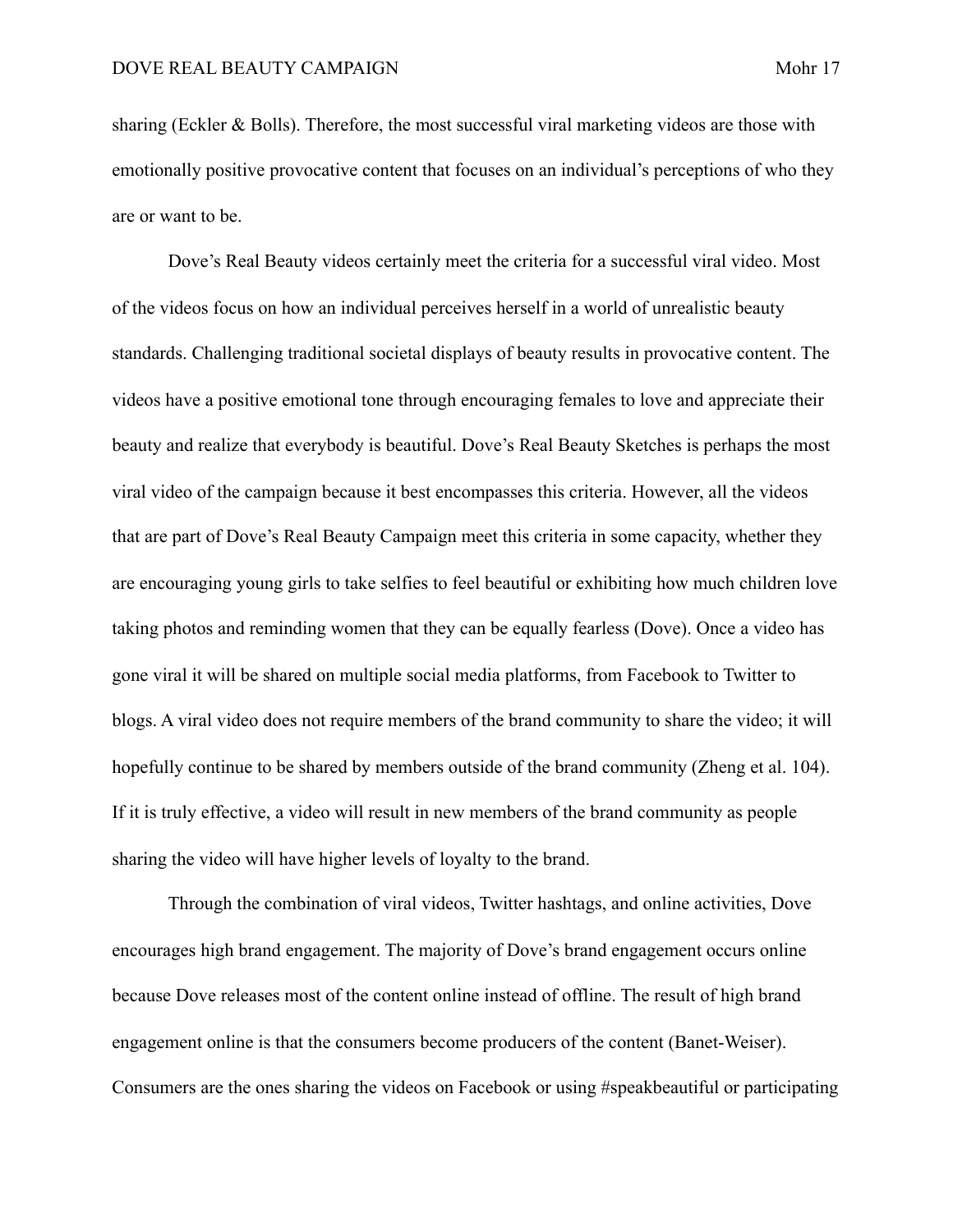in Dove's workshops. Without the consumer produced content, the Dove Real Beauty Campaign could not survive online; audiences "help build the brand" "through their consumer-generated content" (Banet-Weiser 39). Therefore, Dove relies on the brand community to build its own brand.

### **Conclusion**

 The success of the Dove Real Beauty Campaign can be attributed to a relationship of constant engagement between the Dove brand and the brand community. In order to attract a specific type of community member, Dove must first establish its brand discourse. Through modification of previous discourses concerning consumer selection, the value of female beauty, and authenticity of content Dove appears as a progressive brand that is not too radical in changing the discourse completely, but simply offering an alternative path for the woman who wants to be empowered. The brand culture invites females looking for a trustworthy voice to help include them in a society that values them for their physical beauty. The females who relate to these discourses and this brand culture form the brand community. The brand community then shapes the Dove brand online through brand engagement, addition of community members, and continuation of Dove's discourse. The community members make Dove's content go viral and the viral content allows Dove's brand culture to continue. The brand community could not exist without a brand to center itself around, but Dove's Real Beauty Campaign could not be successful without the brand community; it is a reciprocal relationship.

 As more advertisers realize the power of online brand communities, there will likely be an increase in the number of advertising campaigns generated specifically for the Internet. Dove's Real Beauty Campaign may be one of the most successful advertising campaigns of the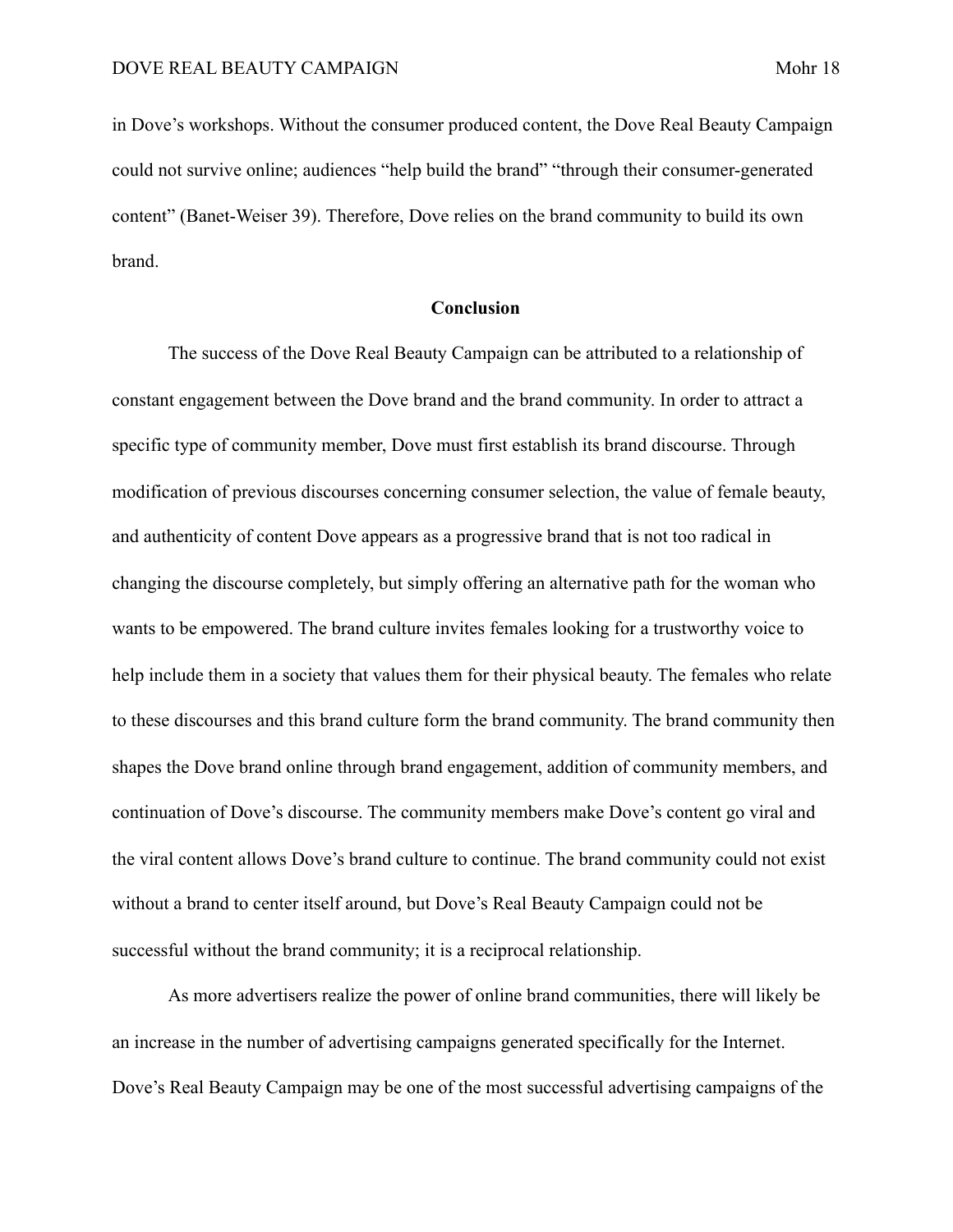21st century because it is one of the first to rely almost entirely on its online brand community. However, Dove is no longer unique in all of its practices. For example, *Aeri* has released a new advertising campaign that feature non-photoshopped models with cellulite and larger stomachs. Other advertisers are releasing longer versions of television commercials on YouTube. Just as the 1960s Volkswagen commercials revolutionized the discourse of advertisements, Dove's Real Beauty Campaign may open a new age of modifying previous discourses and encouraging more reciprocal consumer-corporation relationships. Or perhaps Dove's success is an anomaly that will not be replicated. Only time will tell.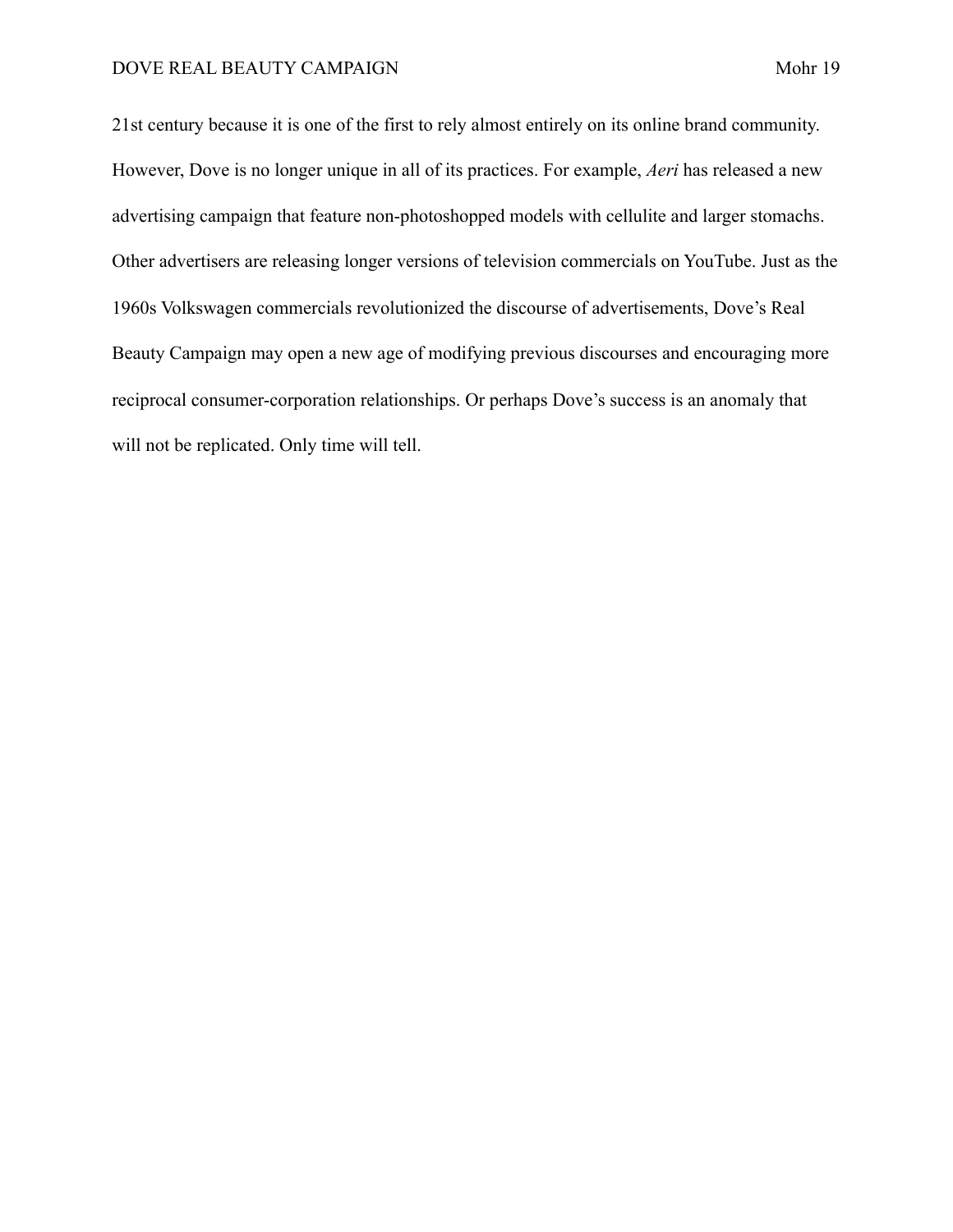# References

- Banet-Weiser, Sarah. *Authentic: The Politics of Ambivalence in a Brand Culture*. New York: New York University Press, 2012. Print.
- Celebre, Angela and Ashley Waggoner Denton. "The Good, the Bad, and the Ugly of the Dove Campaign for Real Beauty." *The Inquisitive Mind*. The Inquisitive Mind, Feb. 2014. Web. 19 Apr. 2015.
- Dove, United States. Homepage. Unilever, 2015. Web. 19 Apr. 2015.
- Eckler, Petya and Paul Bolls. "Spreading the Virus: Emotional Tone of Viral Advertising and Its Effect on Forwarding Intentions and Attitudes." *Journal of Interactive Advertising* 11.2 (2013): 1-11. Print.
- Golan, Guy J. and Lior Zaidner. "Creative Strategies in Viral Advertising: An Application of Taylor's Six-Segment Message Strategy Wheel." *Journal of Computer-Mediated Communication* 13.4 (2008): 959-972. Print.
- Habibi, Mohammad Reza, Michel Laroche, and Marie-Odile Richard. "Brand Communities Based In Social Media: How Unique Are They? Evidence From Two Exemplary Brand Communities." *International Journal Of Information Management* 34.2 (2014): 123-132. *PsycINFO*. Web. 1 May 2015.
- Johnson, Fern L. *Imaging in Advertising: Visual and Verbal Codes of Commerce*. New York: Routledge, 2008. Print.
- Laroche, Michel, et al. "The Effects Of Social Media Based Brand Communities On Brand Community Markers, Value Creation Practices, Brand Trust And Brand Loyalty." *Computers In Human Behavior* 28.5 (2012): 1755-1767. *PsycINFO*. Web. 19 Apr. 2015.
- Marantz, Andrew. "The Virologist." *The New Yorker*. The New Yorker, 5 Jan. 2015. Web. 19 Apr. 2015.
- Muniz Jr., Albert M., Thomas C. O'Guinn. "Brand Community." *Journal of Consumer Research* 27 (2001): 412-432. Print.
- Neff, Jack. "Ten Years In, Dove's 'Real Beauty' Seems to Be Aging Well." *Advertising Age*. Advertising Age, 22 Jan. 2014. Web. 1 May 2015.
- Papandrea, Dawn. "How Dove's Real Beauty Video Touched a Nerve and Went Viral." *The Content Strategist*. Contently, 25 Apr. 2013. Web. 19 Apr. 2015.